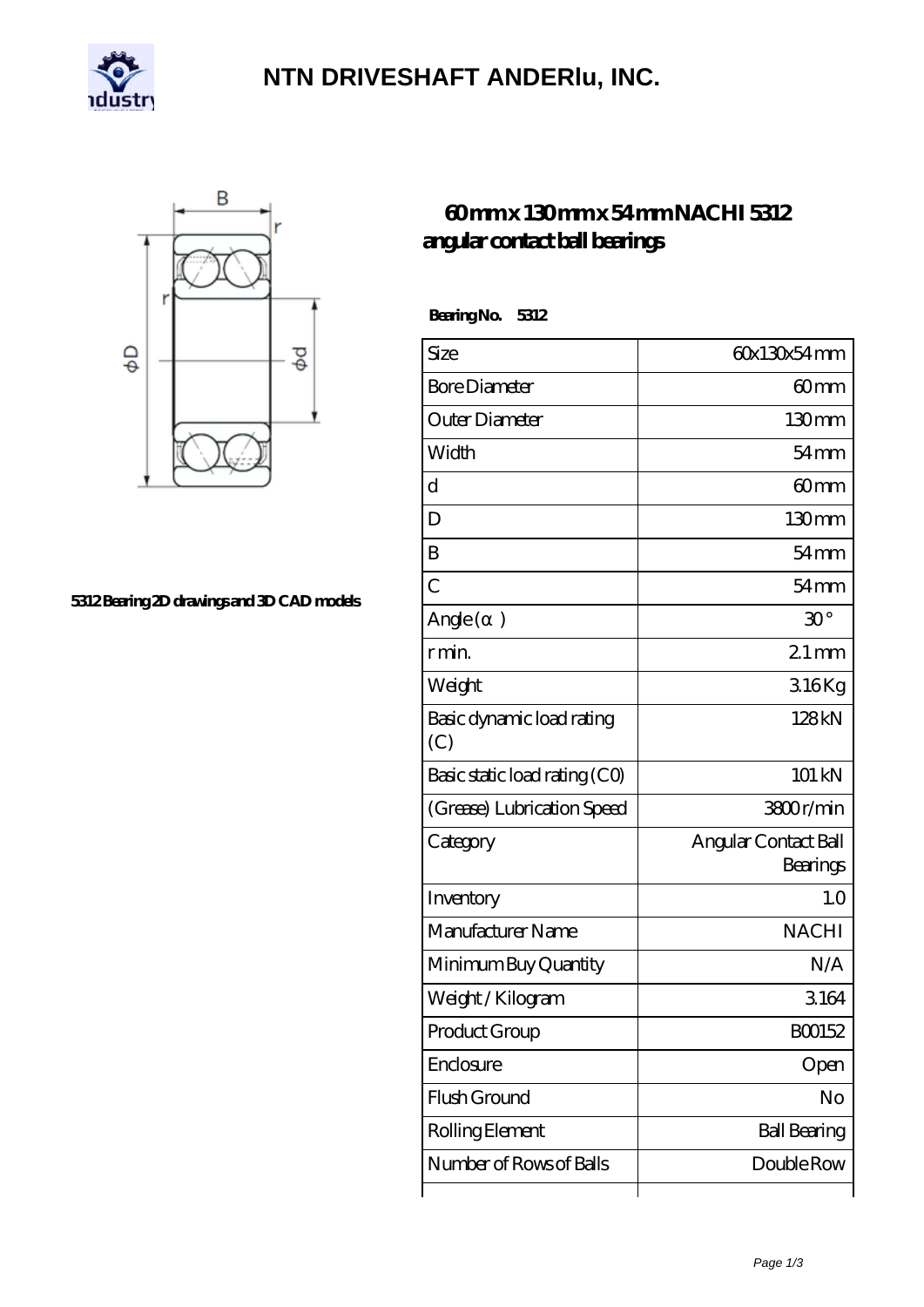

# **[NTN DRIVESHAFT ANDERlu, INC.](https://m.carib-link.com)**

| Precision Class                    | ABEC 1   ISO PO                                                                                                                                                           |
|------------------------------------|---------------------------------------------------------------------------------------------------------------------------------------------------------------------------|
| Maximum Capacity / Filling<br>Slot | No                                                                                                                                                                        |
| Snap Ring                          | No                                                                                                                                                                        |
| Cage Material                      | Steel                                                                                                                                                                     |
| Contact Angle                      | 20Degree                                                                                                                                                                  |
| <b>Internal Clearance</b>          | CO-Medium                                                                                                                                                                 |
| Number of Bearings                 | 1 (Single)                                                                                                                                                                |
| Inch - Metric                      | Metric                                                                                                                                                                    |
| Long Description                   | 60MM Bore; 130MM<br>Outside Diameter; 54MM<br>Width; Open; No Flush<br>Ground; Ball Bearing;<br>Double Row of Balls, ABEC<br>1   ISO PO, No Filling Slot;<br>No Snap Ring |
| Category                           | Angular Contact Ball<br>Bearing                                                                                                                                           |
| <b>UNSPSC</b>                      | 31171531                                                                                                                                                                  |
| Harmonized Tariff Code             | 8482.105028                                                                                                                                                               |
| Noun                               | Bearing                                                                                                                                                                   |
| <b>Keyword String</b>              | Angular Contact                                                                                                                                                           |
| Manufacturer URL                   | http://www.nachi.com                                                                                                                                                      |
| Manufacturer Item Number           | 5312 BNLS                                                                                                                                                                 |
| Weight/LBS                         | 697                                                                                                                                                                       |
| Bore                               | 2362Inch   60Millimeter                                                                                                                                                   |
| Outside Diameter                   | 5118Inch   130Millimeter                                                                                                                                                  |
| Width                              | 2126Inch   54 Millimeter                                                                                                                                                  |
| Configuration                      | Double Row                                                                                                                                                                |
| <b>Bore Type</b>                   | Cylindrical Bore                                                                                                                                                          |
| <b>Bore Size</b>                   | 60 <sub>mm</sub>                                                                                                                                                          |
| Fillet Radius/Chamfer              | $21$ mm                                                                                                                                                                   |
| Dynamic Load Rating                | 128000N                                                                                                                                                                   |
| Static Load Rating                 | 101,000N                                                                                                                                                                  |
| Limiting Speed - Grease            | 3800rpm                                                                                                                                                                   |